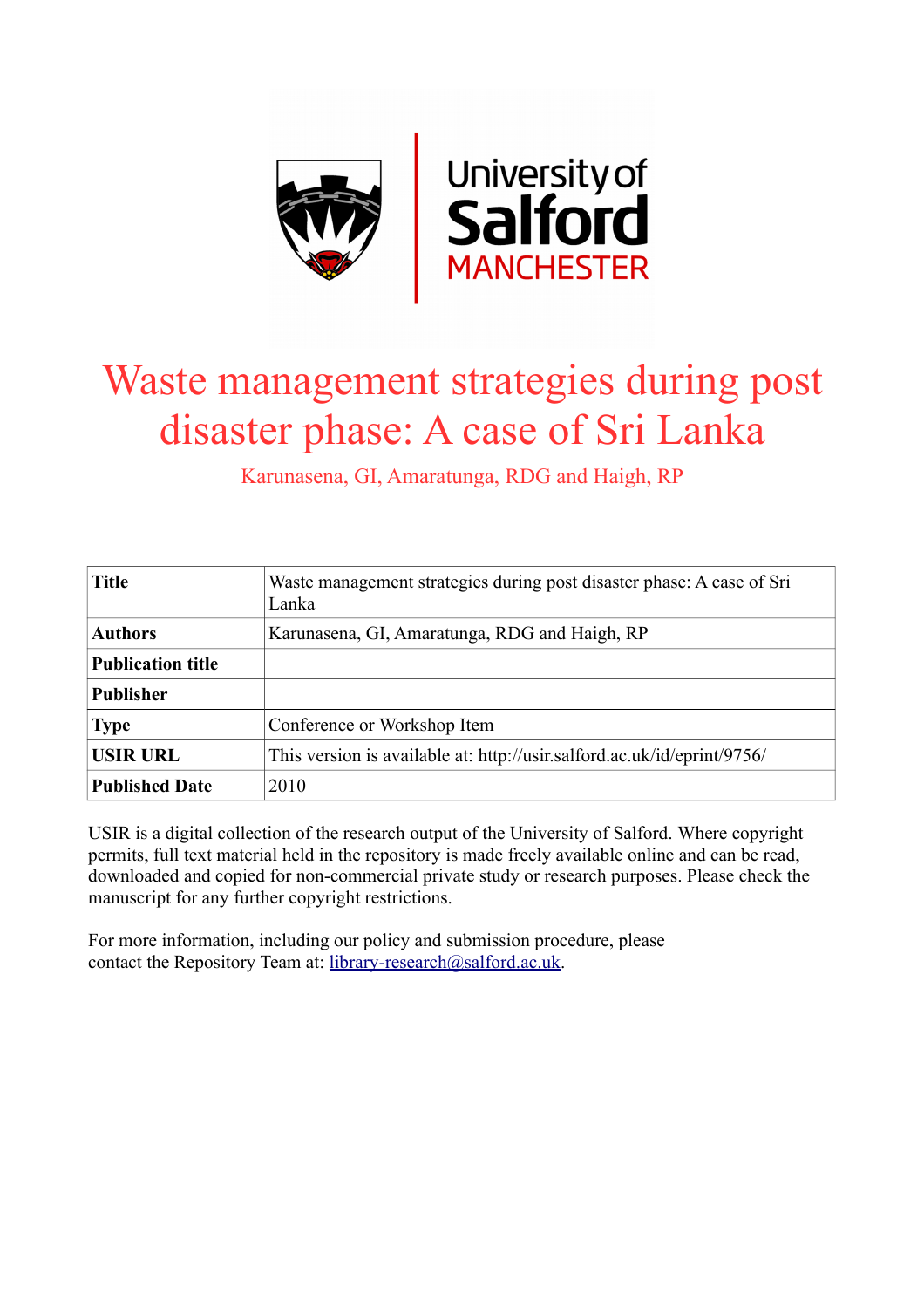# **Waste Management Strategies during Post Disaster Phase: A Case of Sri Lanka**

Karunasena, G. Department of Building Economics, University of Moratuwa (email: gayani@becon.mrt.ac.lk ) Amaratunga, D. School of Built and Human Environment, University of Salford (email: r.d.g.amaratunga@salford.ac.uk ) Haigh, R. School of Built and Human Environment, University of Salford (email: r.p.haigh@salford.ac.uk)

#### **Abstract**

Natural or man made disasters cause serious negative impacts on life, property, livelihood and industries often resulting in permanent changes to societies and environments. In disasters, creation of waste due to damaged buildings and infrastructure is unavoidable. If these wastes are not properly managed, serious environmental and economic burdens will fall on general living conditions, reconstruction and as well as general waste collection processes. Therefore, management of disaster waste has emerged as a critical issue and poses a significant challenge to governing bodies in responding to a disaster. This is not unique to Sri Lanka which is prone to frequent natural disasters such as floods, landslides and droughts apart from the Asian Tsunami of 2004. This paper addresses post disaster waste management strategies adopted and issues and challenges encountered at both national and local levels in Sri Lanka during post - Indian Ocean Tsunami period. A comprehensive literature review and a field survey were conducted to gather information. Accordingly, most affected six districts were selected based on three types of disasters namely floods, landslide and the Tsunami. Seven national institutes responsible for managing disasters were selected for collection of data at national level. Semi-structured interviews were used as the main method of data collection at each stage and content analysis was used to analyze data that was collected. Local level findings revealed that strategies, issues and challenges vary according to the type of disaster, magnitude and location. Unavailability of a centralized body, poor implementation of rules and regulations; poor standards of local expertise and capacities, inadequate funds, lack of communication and coordination were identified as key issues at national level.

**Keywords:** disaster waste, waste management strategies, local level, national level, C&D debris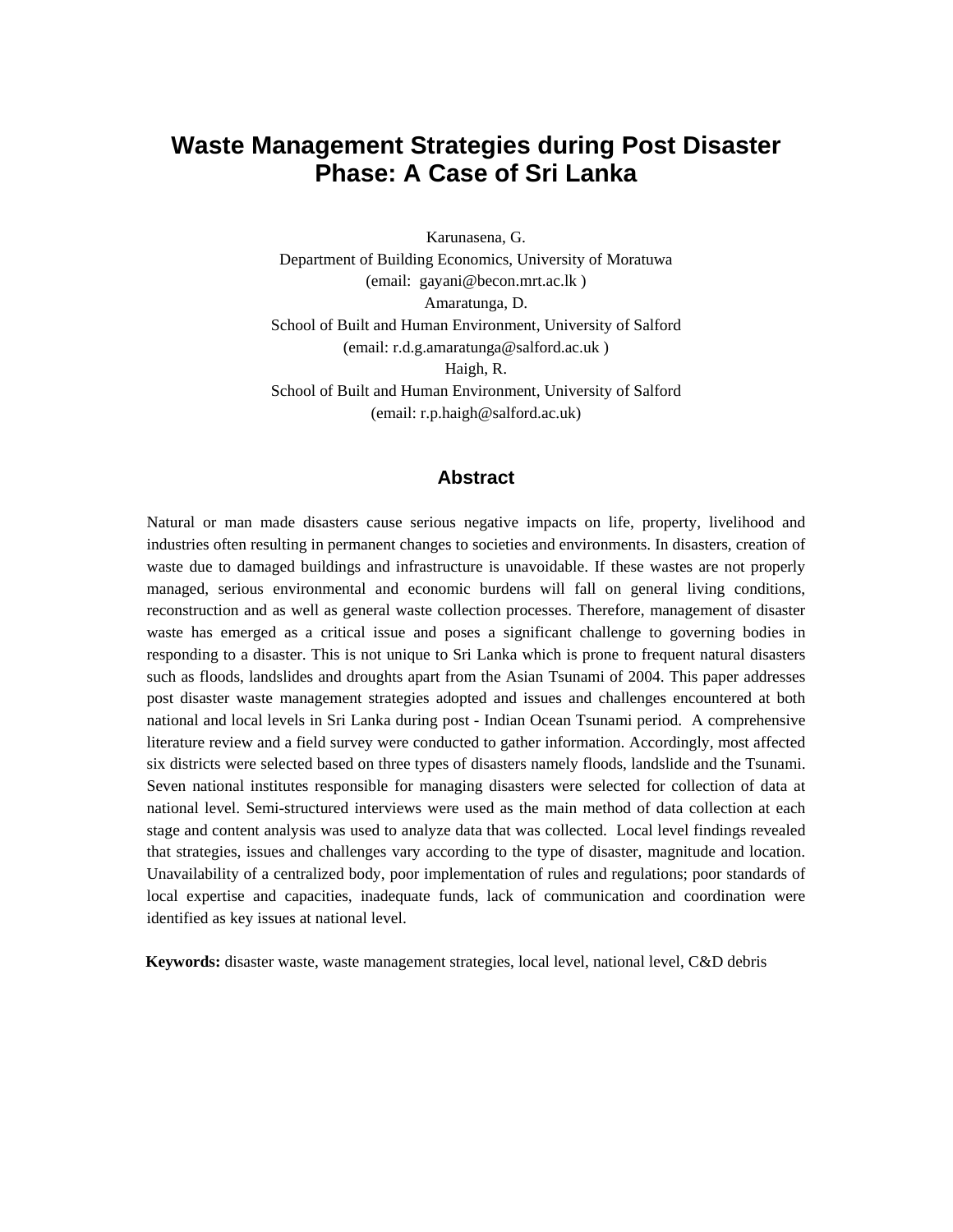# **1. Introduction**

Impacts of disasters, whether natural or man made, have both human and environmental dimensions (Shaw 2006). Except, casualties, including deaths, injured and misplaced people, property damages, collapsing buildings, infrastructures and crop destructions are some critical matters (Lindell and Prater 2003; Shaw 2006) which lead to create tremendous amount of disaster waste. Managing disaster waste become further critical unlike ordinary waste as it is mixed and difficult to separate (Kobayashi 1995). Furthermore, disaster waste may be contaminated with certain toxic or hazardous constituents which lead to environmental degradation and health problems. Thus, ineffective management of disaster waste lay the foundations for serious environmental and economical problems in the country. Especially Construction and Demolition (C&D) waste block drainage systems, streams, rivers and lagoons creating number of issues like floods, decomposition, offensive odors and proliferation of vectors (Perera 2003; Kobayashi 1995). In addition, material shortage and high prices eventually occur as a result of sudden demand for construction material, due to increasing volume of reconstruction where C&D waste has a significant importance to ensure price stability by salvaging large amount of materials for reuse and recycling.

This is not unique to Sri Lanka which is prone to frequent natural disasters such as floods, landslides and droughts. Specifically, United Nations Environment Protection report (2005) states that in Sri Lanka about 100,000 houses were destroyed generating about 450,000 tones of debris by the tsunami of 2004. Furthermore, UNEP reveals that this debris was not properly disposed, reused or managed in Sri Lanka. Thus, in Sri Lanka there is a significant necessity to evaluate building waste management strategies adopted in post disaster scenarios during last decades. This study aims to explore waste management strategies adopted at both national and local levels in post disaster scenarios.

## **2. Post disaster waste management**

In a disaster, generation of waste is unavoidable. In 2008, Environment Protection Agency in USA identified several items generated as waste at post disaster circumstances such as soil and sediments, building rubble, vegetation, personal effects, hazardous materials, mixed domestic and clinical waste and often, human and animal remains representing a risk to human health from biological, chemical and physical sources (EPA 2008). The type of disaster waste generated is largely dependent on nature of disasters (FEMA 2007; EPA 2008). Each type of waste may contain or be contaminated with certain toxic or hazardous constituents. Literature hardly revealed any statistics on types of disaster waste generated during the past decade except approximate quantities generated at few disasters such as 13 million tons from Marmara earthquake in 1999, 20 million tons from Kobe earthquake in 1995, 22 million tons from Hurricane Katrina in 2005, 10 million tons from Kosovo earthquake; 4 million from Beirut etc (Lauritzen 1998; Ardani *et al* 2007; Baycan and Petersen 2002; Zeilinga and Sanders 2004; Kuramoto 1995; Shaw and Goda 2004). However, report on managing disaster debris by Luther (2008) indicated that it is necessary to estimate total volume of debris to manage disaster waste appropriately as it provides for prior identification of appropriate staging grounds to separate waste, necessary landfill space, necessary contract services and anticipated special handling requirements applicable to hazardous debris.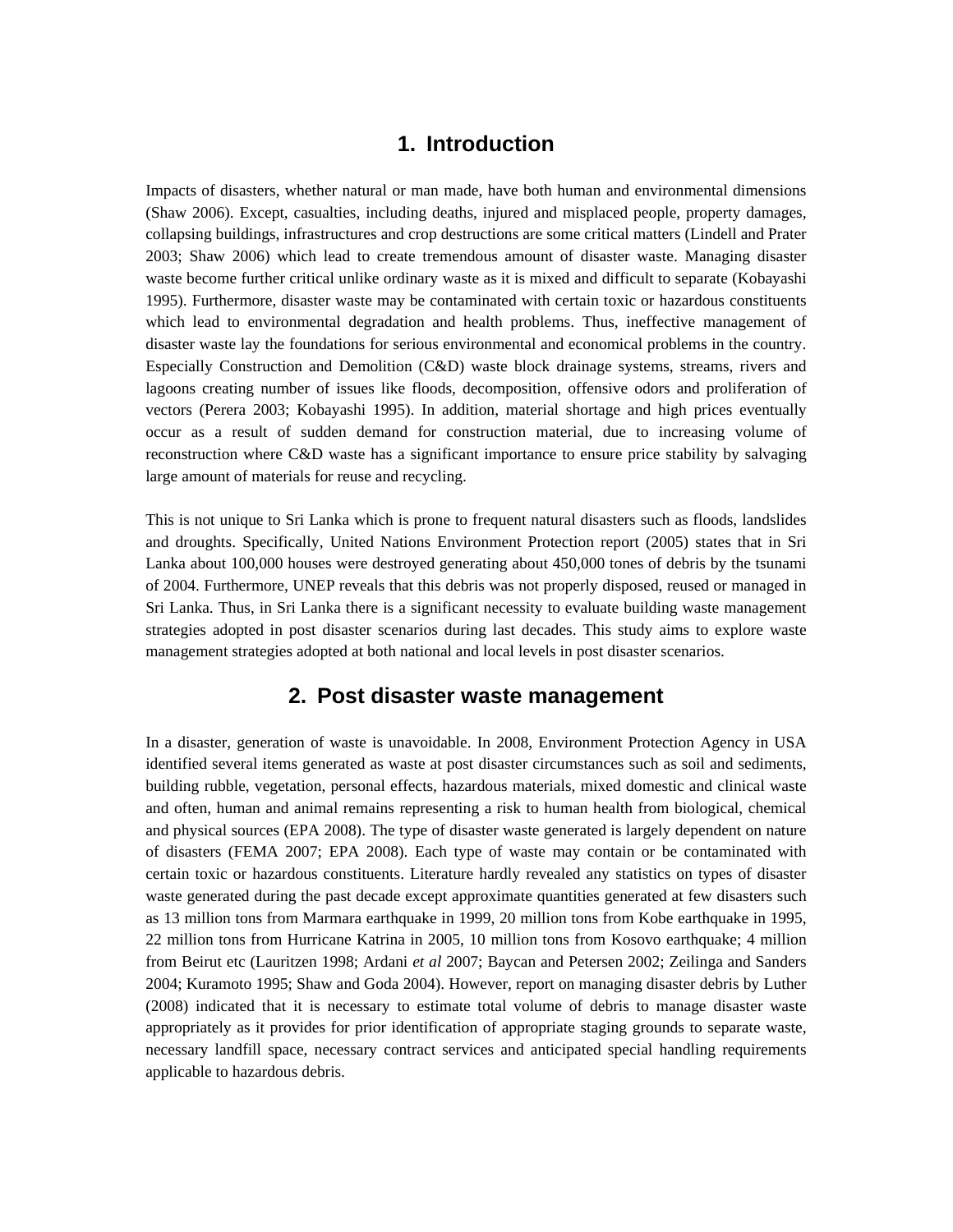Pike (2007) indicated that disaster debris management commences immediately following a disaster and continues during longer term reconstruction. The first phase of debris management is dedicated to immediate disaster relief, focused on removing debris from access routes and residential and commercial areas. The second phase of debris management is the long-term removal of debris, which assists reconstruction and adopts strategies to counter future threats to human health or environment (Blakely 2007). Literature on waste management strategies and models revealed that developed countries which experience frequent disasters, directed technological know how and expertise towards successful implementation of disaster debris management (Karunasena *et al* 2009).

Waste management represents without any doubt a main environmental issue of any post disaster scenario. This become critical as it differs from the normal situation which generates waste in stable quantities and composition whereas in a post disaster scenario, it radically changes in type and quantity (Peterson 2004). Specifically, C&D waste when it is contaminated with toxic substances such as lead, asbestos, arsenic it become hazardous which lead to environmental degradation and health problems (Pelling 2002).Thus, measures aiming at *controlling disaster waste generation* such as building regulations and codes are needed at mitigation phase of disaster management. Lauritzen (1998), Baycan and Petersen (2002) and Alameda Country Disaster Waste Management Plan (2008) emphasized on importance of designing early stage strategies to be managed in the most environmentally sound manner possible, maximizing source reduction and recycling options and minimizing land disposal. Rafee *et al* (2008) indicated that disposal of debris is a main challenge during a disaster recovery operation. Petersen, (2004) pointed out further adverse effects on water quality, air quality and noise, flora and fauna, visual impacts and socio economy arising from the waste management problem. Srinivas and Nakagawa (2007) also indicated solid waste and disaster debris as the most critical environmental problem faced by countries affected by the Tsunami in 2004. In spite of theses impacts, Raufdeen (2009), indicated benefits of C&D waste management such as conservation of virgin resources, economical utilization of landfills, environmental and economic sustainability, reduction of illegal and non authorized dumping, reduced energy usage, cost recovery and financial incentives and compliance with policies, laws and regulations.

Report on managing disaster debris by Luther (2008) indicated many challenges in managing disaster debris such as issues associated with managing large volumes of waste, ensuring ability of property owners to return to an area and assist with cleanup, separating hazardous and non hazardous waste and managing asbestos-contaminated waste. In addition, literature revealed deconstruction, establishment of permanent recycling infrastructure and enhancement of eco-industrial networks through strategic planning as some key barriers in C&D debris management (Baycan and Petersen 2002; Zeilinga and Sanders 2004; Ardani *et al* 2007). Ardani *et al* (2007) argued the lack of funds to acquire required technology and equipment as a major barrier visible in most disasters. Other than the capital, most authors interpreted lack of capacities of both local and national institutions as another key barrier for sustainable C&D debris management. Lack of vulnerability and risk assessment, environmental baseline data, technology know how, communication and coordination are some areas highlighted (UNEP 2005, UNDP 2005, ICUN 2005).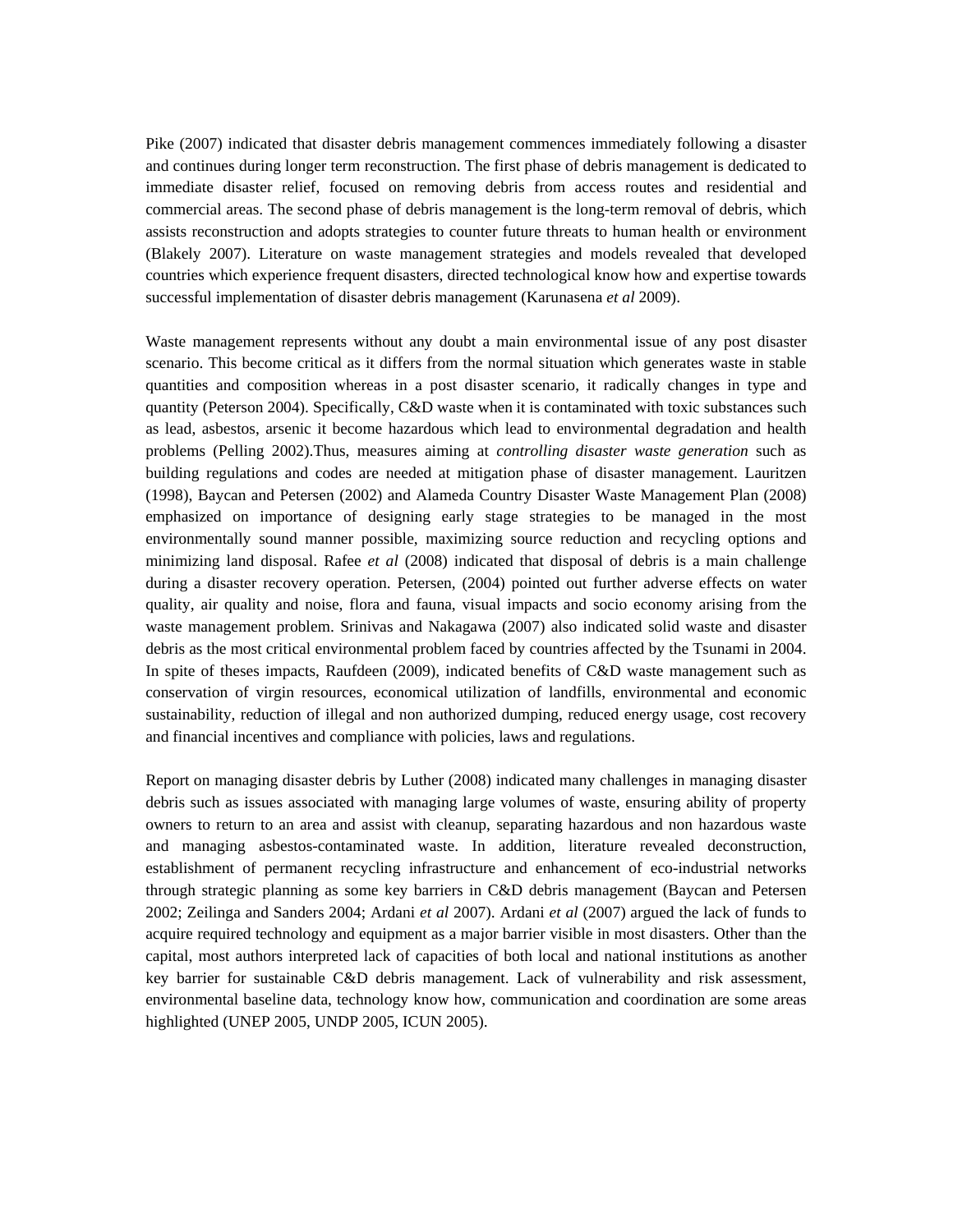#### **2.1 Post disaster waste management in Sri Lanka**

Statistics of recent past (2004-2008) reveal that Sri Lanka was heavily impacted by frequent landslides and floods. In addition, the Asian Tsunami of 2004 is widely acknowledged as the largest, most devastating natural catastrophe reported in the history of the country. Joint report of government of Sri Lanka and joint development partners in December 2005 indicated that within a short period it claimed 35,322 lives, injured 21,441, orphaned 1,500 children and left many families without members, fully damaged 78,199 houses and partially damaged 48,911 houses. In addition, it states that two thirds of country's coastline was affected where most of industrial and commercial activities took place resulting in damaged roads, bridges, buildings, railway and other transport systems, ports and harbors, electricity and water supply systems, communication lines, markets, towns and private properties estimated at US\$105 million (4.5 % of GDP) (Jayasuriya *et al* 2005; Jayawardena 2006). In order to facilitate harmony, prosperity and dignity of human life through effective prevention and mitigation of natural and man-made disasters, National Council for Disaster Management (NCDM) was established by the Disaster Management Act No. 13 of 2005 as a high-level inter-ministerial body that provides direction to Disaster Risk Management work of the country (DMC 2005a; 2005b; 2006a, 2006b; Jayawardena 2006).

It is noted that the most highlighted failures of post Tsunami waste removal programs of Sri Lanka when compared with other countries such as Maldives and Indonesia were due to non existence of mandatory or statutorily enforceable pre planned disaster waste management rules and regulations (Martin 2007; EC 2006; UNEP 2005). Further, in-depth review on national level polices for disaster management (Refer, Disaster Management Act no 13 of 2005) and waste management (Refer National Environmental Act 1981) indicates no provisions for disaster waste management. United Nations Environment Protection report (2005) also reported that debris were not properly disposed, reused or managed in Sri Lanka (Pilapitiya *et al* 2006; Peppiatt *et al* 2001; UNEP 2005). However, few regulations like restrictions on burning disaster waste along coastal line were implemented after the Tsunami. Also it seems that those regulations were not observed by citizens due to lack of preparedness for large scale disasters, lack of knowledge of government officials regarding management of disaster waste and zero input from mostly impacted. In addition, most changes were not aligned with social context of impacted individuals (Shaw *et al*, 2003).

Jayawardena (2006) illustrated on uncontrolled open dumping of waste contaminated with hazards which had significant negative public health and environmental impacts through contaminants leaking into soil and groundwater, increased vermin presence, negative odour and visual impacts after the Tsunami. Further, according to Europe Aid co-operation office (2006), C&D debris is not recycled and reused at its optimum capacity in Sri Lanka which disposed them to landfill sites. Main obstacles include lack of knowledge, relatively new practice, limited recycling markets, limited market awareness, high costs and space requirement (Raufdeen 2009). However, there was evidence for recycling of C&D debris by individual homeowners who attempted to re-use material in reconstruction and also cash for work programs organized by NGOs which were environmentally beneficial and helped with livelihood restoration (UNDP, 2005). Further, risk assessments conducted in recent past indicated that most disaster waste management programs conducted at local levels with collaboration of NGOs do not consistently meet current best practices due to lack of readily available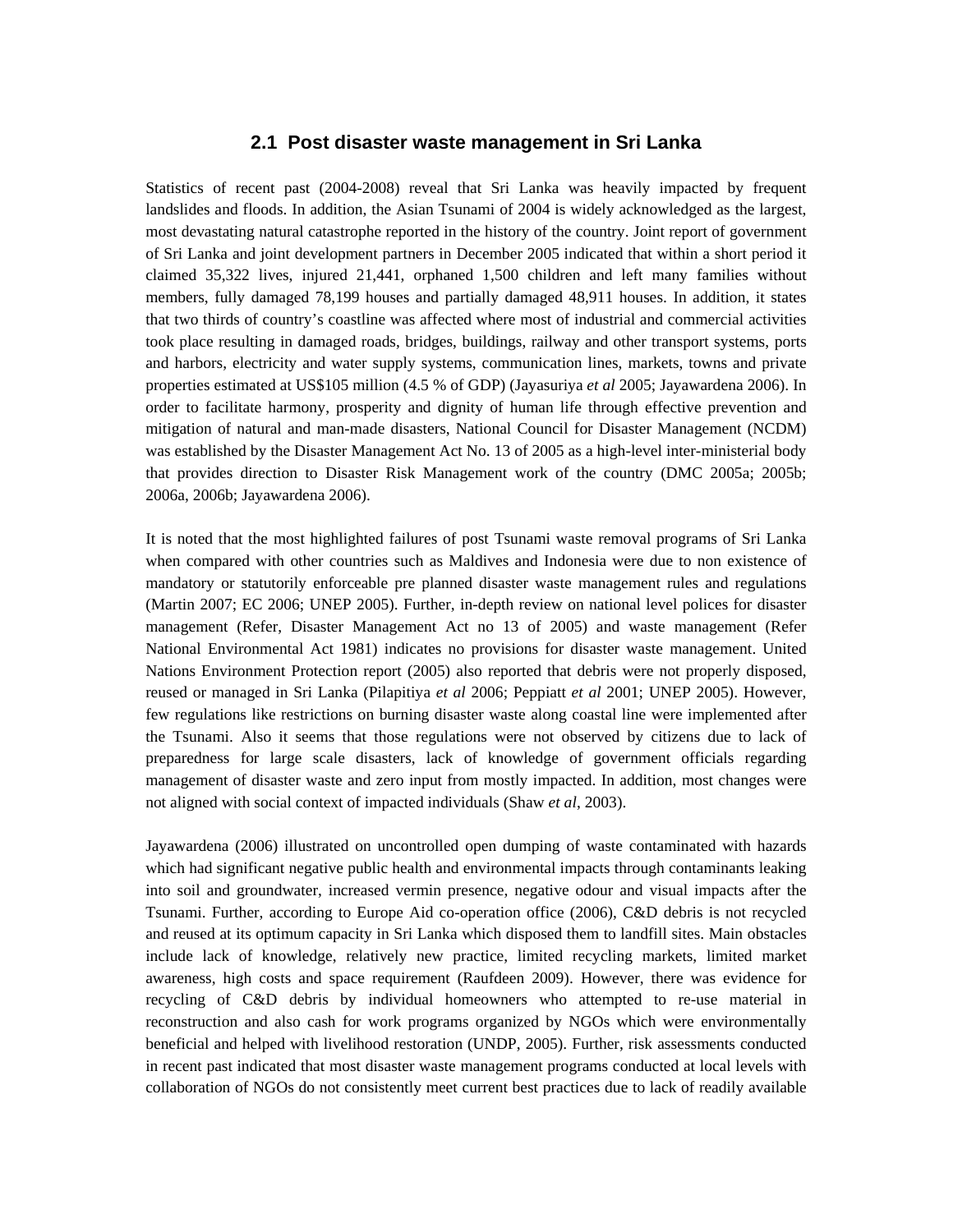guidance, practical procedures and resources (UNDP, 2005;UNEP 2005; EC 2006; Martin 2007). In 2007, National Disaster Management Committee of Sri Lanka also indicated that capacities of Sri Lankan institutions are inadequate for successful disaster management (DMC, 2009a). Literature hardly revealed any details on waste management strategies adopted at national and local levels.

# **3. Research methodology**

Comprehensive literature and documentary survey was conducted on post disaster waste management to identify nature of disasters, disaster management, waste management strategies, models, etc.

Semi- structured interviews were selected as data collection methods in this study due to feasibility, accessibility and convenience. Seven national institutes responsible for managing disasters were selected for collection of data at national level covering both government and non government organizations. Key professionals involved with post disaster management were selected for interviews form each institute. At local levels, six districts were selected for data collection covering three types of disasters which were more frequent and critical during last five years. Two districts severely affected by each type were selected. Interviewees were selected from top or middle management as well as field officers from both government and non-government organizations involved with post disaster building waste management processes. As state organizations Municipal Councils, Urban Councils and Pradeshiya Sabas were selected for data collection.

Content analysis was used in order to analyze collected data. Nvivo software was used for easier and speedy content analysis. Relevant coding structures were prepared using software and analyzed in order to determine practicing strategies and their issues.

# **4. Survey findings**

#### **4.1 Post disaster waste management strategies: National level**

Disaster Management Centre (DMC) is the key national level institution established for planning, coordinating and implementing disaster management plans by the Disaster Management Act no 13 of 2005. The DMC functions under Ministry of Disaster Management and Human Rights and National Disaster Management Council (NDMC). Further, it is indicated that disaster management takes place through five levels as national, provisional, district, divisional or local and *Grama Niladari* (GN) or village level and all sectors have been delegated with different levels of authority by the Act no 13 of 2005 (Refer Sri Lanka Disaster Management Act No.13 of 2005). National level institutes such as DMC is involved with policy making, resource allocation, prioritization of activities, budget allocation and monitoring of disaster management plans whereas all other related activities are delegated to other levels (Refer Sri Lanka Disaster Management Act No.13 of 2005). Disaster Management Centre operates in two levels as national and intermediate/ local. At national level, several divisions are established as Preparedness Planning, Training & Public Awareness, Mitigation & Technology, Emergency Operations, Multi Hazard Early Warning & Dissemination, Risk Assessment & Data Collection, Administration, Finance and Media while at intermediate level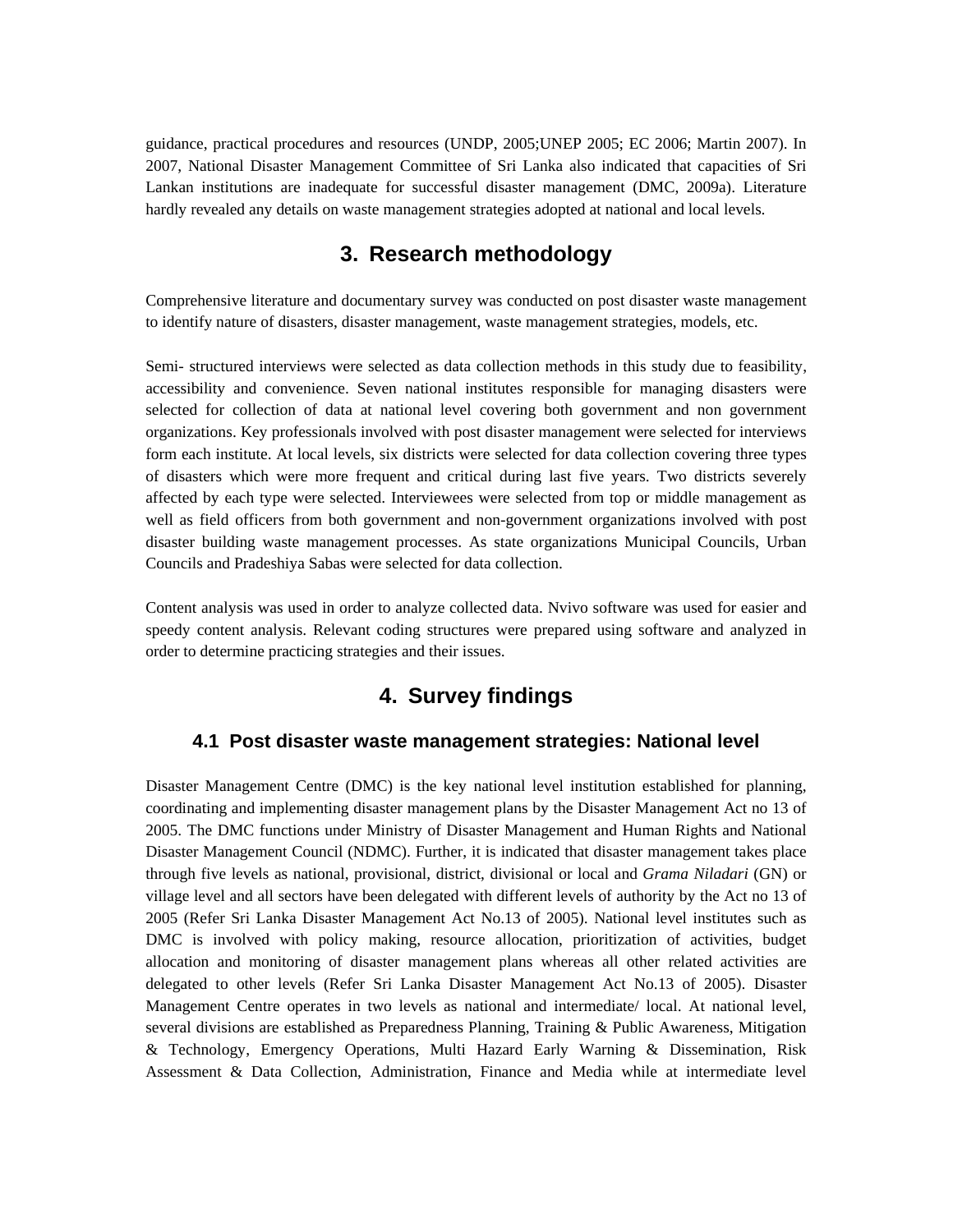Districts Emergency Operation Units are established (DMC, 2006a). District Emergency Operation Units are responsible for preparing disaster preparedness and response plans for district, divisional and GN levels, capacity building of village level volunteers, awareness programmes etc (DMC, 2006a). However, one key requirement is that provincial and local level plans shall be prepared in conformity with national level disaster plans.

Further, in-depth review on national level polices for disaster management (Refer, Disaster Management Act no 13 of 2005) and waste management (Refer National Environmental Act 1981) revealed that there are no provisions for disaster waste management. Disaster Management Act only states that disaster management council shall provide protection for environment and maintain and develop affected areas (Disaster Management Act, 2005) whereas National Environmental Act addresses general solid waste management (Raufdeen 2009). In Sri Lanka, C&D waste is still classified as solid waste as there is are no regulations specifically dealing with C&D waste. Further, National Disaster Management Plan and National Emergency Operation plan in progress which would be enforceable in near future also have less provisions for disaster waste management.

Further, findings revealed that in large scale disasters C&D debris have been managed with the collaboration of national level organizations. Role and functions of an organization in disaster waste management varied based on type of disaster. As a result, organizations do not owing any responsibility over disaster waste made contributions at massive disasters in their own specialized areas. For example, while one organization cleaned roads, another cleared debris from the sea shore. Moreover, some organizations provided equipment and technical knowledge whereas some other organizations gave financial assistance.

Regarding C&D waste management strategies, although pre planned strategies were not existing, it was revealed that government sector has attempted to produce at least some guidelines or plans regarding disaster waste management such as rules pertaining to restrictions on burning and illegal dumping of disaster waste along costal lines after the recent Tsunami, whereas the non government sector only implemented some practical measures to minimize impact. In terms of collecting and transporting disaster waste, both government and non government organizations actively participated where non government sector more actively supplied manpower, technical support, equipment and vehicles. Further, there is no evidence that disaster waste has been processed in Sri Lanka where majority was disposed to land filling. The only recycling plant that was implemented for construction waste management in Galle (COWAM, 2008; Raufdeen, 2009) with the intension of processing post Tsunami construction waste also was not feasible due to delays in operation. Further, transporting from dump to the plant for recycling provided significantly lower benefits with transportation costs.

Interviews revealed that lack of capital and political will were the key barriers impacting on implementing proposed C&D debris management programs in the recent past. In addition, unavailability of a single point authority for disaster waste management is also significant, leading to various issues such as *ad hoc* programmes and poor coordination among authorities. This is further affected by lack of intellectual capacity such as lack of knowledge, expertise and training related to post disaster management with relevant local authorities/ institutions.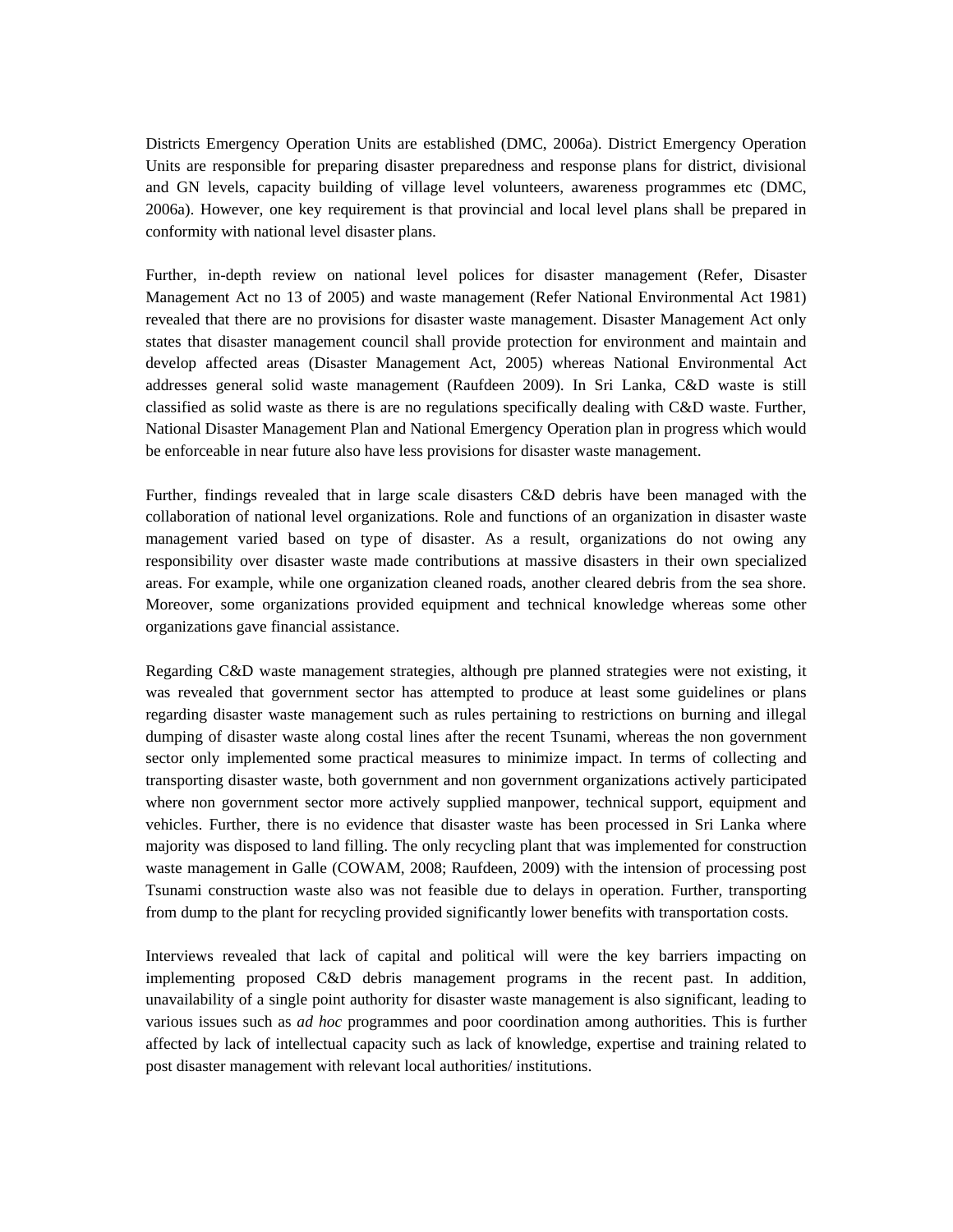### **4.2 Post disaster waste management strategies: Local level**

Six districts according to a statistical analysis by which most affected districts based on three types of disasters namely tsunamis, floods and landslides during last five years (2004 onwards) were selected, as illustrated below;

- **The Term** : Batticaloa and Galle districts
- Floods: Kaluthara and Gahampa districts
- **Landslides: Nuwara Eliya and Kandy districts**

Municipal Councils, Urban Councils and Pradeshiya Sabas are the key organizations involved in post disaster waste management processes at local levels. Non existence of pre planned waste management strategies are evident at local levels where open dumping and land filling were used as common waste management strategies. Solid waste management rules of local government agencies were applied for management of C&D disaster waste such those of Municipal Councils Ordinance (section 129,130,131), Urban Councils Ordinance (section 118,119,120) and Pradeshiya Sabhas Act No.15 of 1987, section 93,94) (Raufdeen, 2009). Findings of post disaster waste management strategies at local levels are summarized at table 01.

| Waste mgt.<br>strategies       | <b>Tsunami</b>                                                                                                                                                                                                                                                              | <b>Floods</b>                                                                                                                                                                                          | Landslides                                                                                                                                                                                    |
|--------------------------------|-----------------------------------------------------------------------------------------------------------------------------------------------------------------------------------------------------------------------------------------------------------------------------|--------------------------------------------------------------------------------------------------------------------------------------------------------------------------------------------------------|-----------------------------------------------------------------------------------------------------------------------------------------------------------------------------------------------|
| Collecting<br>and<br>transport | Initially both districts cleared access<br>routes to collect waste. In Batticaloa<br>relevant authority separated building<br>waste prior to dumping. In Galle<br>collected waste dumped at temporary<br>dumping places without separation.                                 | In both districts waste<br>was dumped without<br>separation.                                                                                                                                           | In both districts waste<br>was dumped without<br>separation.                                                                                                                                  |
| Processing                     | In both districts private owners reused<br>the reusable waste. In Batticaloa a small<br>proportion of building waste were reused<br>for temporary huts whereas in Galle a<br>recycling plant was constructed funded<br>by a German organization to recycle<br>$C\&D$ waste. | In both districts private<br>owners reused reusable<br>waste and there were<br>no recycling processes.                                                                                                 | In both districts private<br>owners reused reusable<br>waste and there were<br>no recycling processes.                                                                                        |
| Disposal                       | Batticaloa used building waste to fill<br>damaged roads and low level grounds<br>where as in Galle waste was transported<br>from temporary dumping places to<br>permanent dumping places located<br>within a 5km distance of the Galle town.                                | In Kalutara directly<br>dumped all types of<br>waste collected to<br>dumping yards and in<br>Gampaha they used a<br>small proportion to fill<br>damaged roads and<br>dumped rest at a<br>dumping yard. | In Nuwara – Eliya<br>disposal of waste was<br>done by filling lakes,<br>sides of roads and<br>covering up dumped<br>garbage. In Kandy all<br>waste was dumped at<br>garbage dumping<br>yards. |

*Table 1: Summary of waste management strategies-local levels*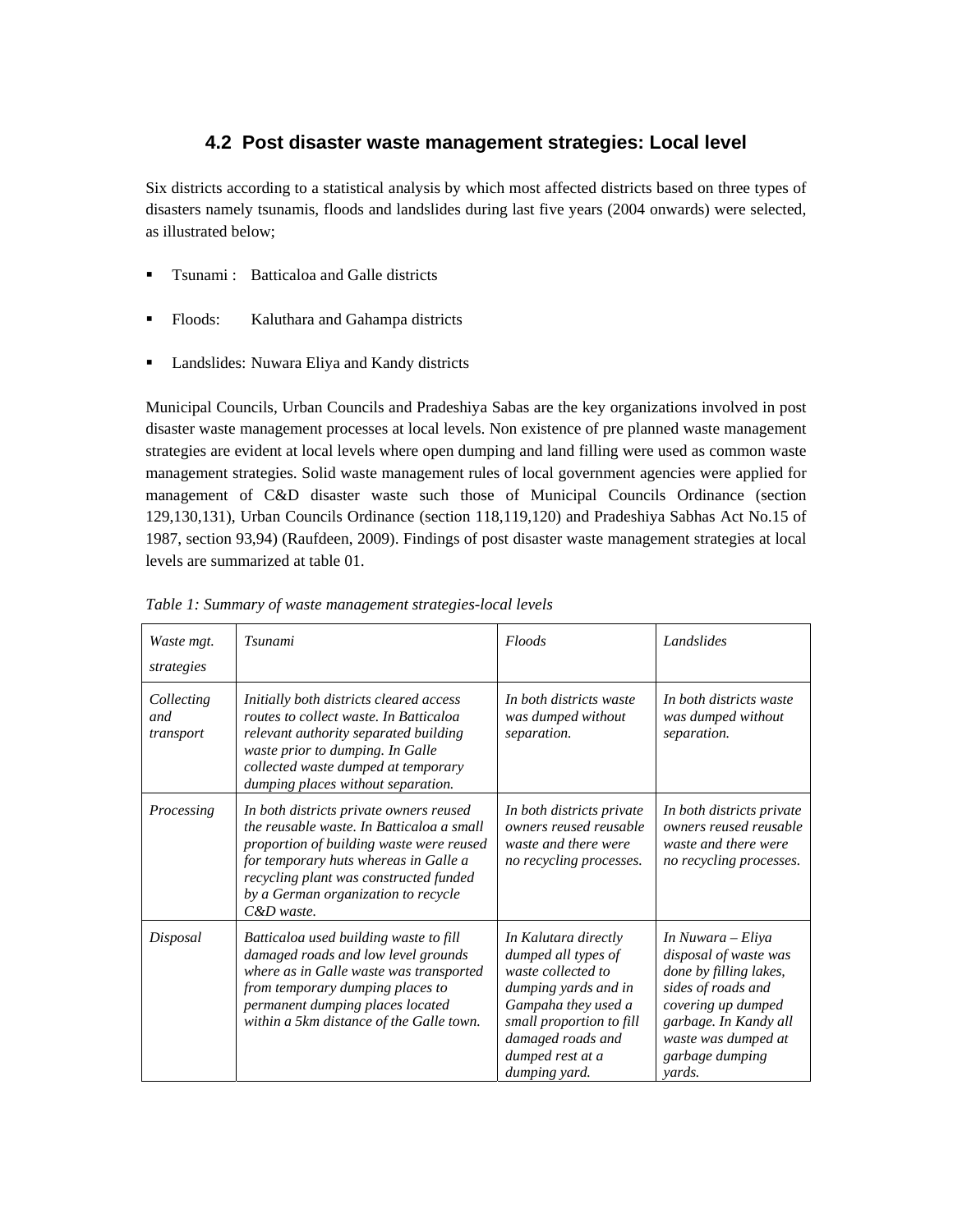Lack of heavy vehicles and labor impacted at all stages of disaster waste management process at local levels. In Batticaloa disaster waste separation was mainly done by non government organizations where most were stolen by third parties, which again was is critical issue visible in that district. In Galle, main issues were identifying temporary dumping yards and clean drinking water. Further, recycling plant took a long time to put into operation which drastically reduced its effectiveness. In Kalutara, requirement for an alternative dumping ground and malpractice of re-usable of waste were identified as critical issues. In Nuwara- Eliya, geographical location and protests against the municipal council for disposing of waste in forest area were the major issues.

# **5. Conclusions**

Disaster is not a new phenomenon that the world is witnessing today with devastating impacts towards communities and the environment. Although, the human loss is the true tragedy of disasters, destruction of buildings and infrastructure can also be considered as a significant impact on an economy as well as an ecosystem. Those ruined buildings and infrastructure generate tremendous quantity of debris including rubble, concrete, bricks steel and timber which place an additional burden on a community in order to cope. Thus, in rebuilding, the process should encourage incorporation of building waste reduction, reusing and recycling strategies. Sri Lanka is also identified as a disaster prone country, experiencing a variety of disasters with immense damages to livelihoods, interrupting economic and social activities during the recent past, such as the Asian Tsunami of 2004. Except deaths and injuries, building and infrastructure damage causes tremendous quantities of waste. Hence, this study aims to identify post disaster waste management strategies adopted in Sri Lanka during the recent past. Data were collected using semi-structured interviews at both national and local levels and content analysis used as the analysis technique.

Findings revealed poor waste management strategies to be creating many environmental and social issues. This was further aggravated by unavailability of enforceable legislation, non-availability of institutional framework, lack of coordination and communication, non-availability of district and divisional contingency plans, less political will and inadequate resources including finance, equipments and labour. In conclusion, although government institutions encompass certain legal powers to carry out post disaster building waste management, it has not happened due to lack of resources such as finance and technology. Conversely, non government organizations do not posses any legal power to implement their own projects, where as most of them are willing to provide their financial and other technical supports on managing disaster debris. Therefore, it is evident that proper waste management strategies need to be adopted in Sri Lanka for sustainable waste management.

## **References**

Alameda County Waste Management Authority (1998) *Alameda County Disaster Waste Management Plan,* (Available online http://wwwstopwasteorg/docs/d-planpdf [accessed on 13/6/2008]).

Ardani K B, Reith C C and Donlan C J (2007) "Harnessing Catastrophe to Promote Resource Recovery and Eco-industrial Development" *Journal of Industrial Ecology* 15 (1):31-50.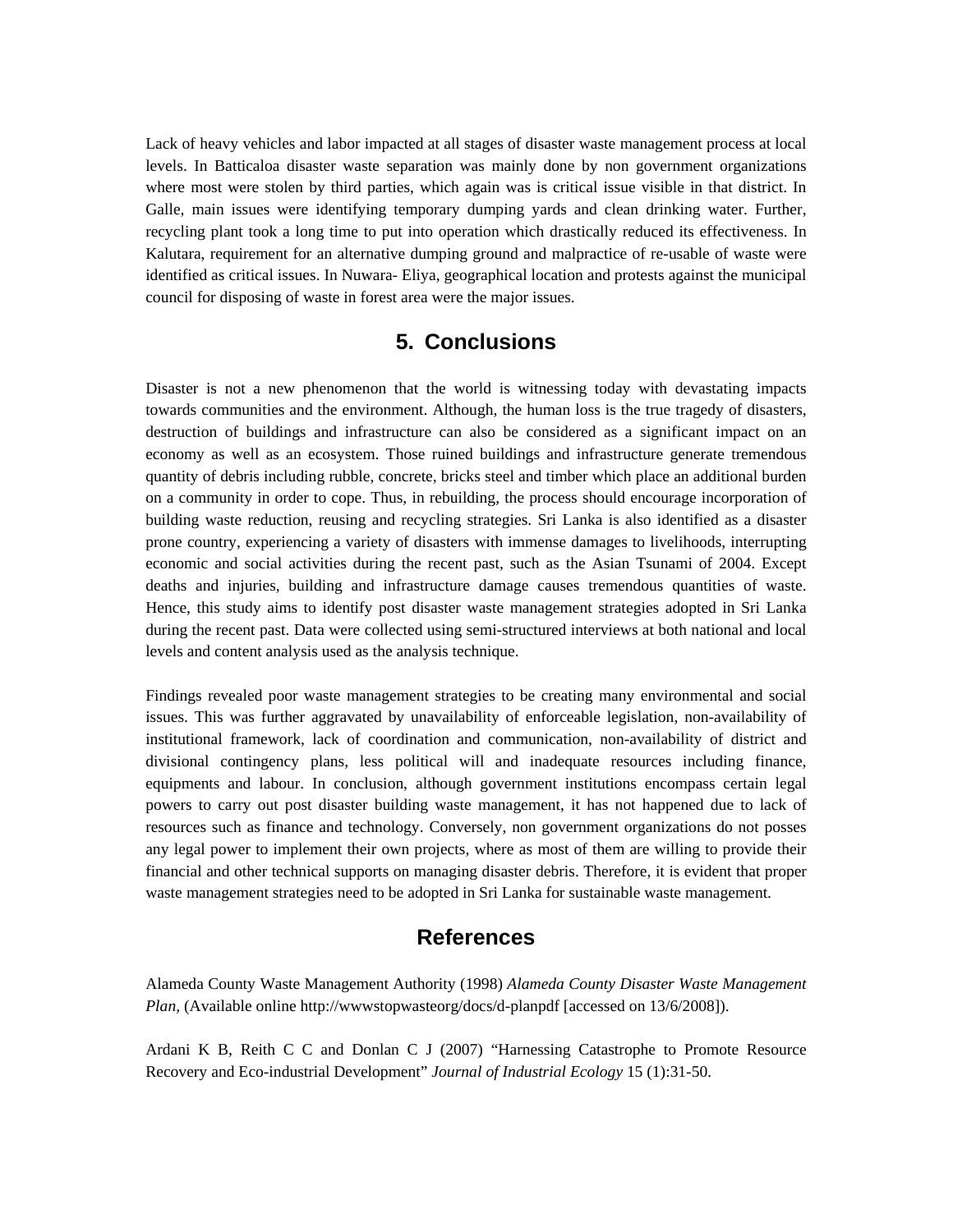Baycan F and Petersen M (2002) "Disaster waste management-C&D waste" *Annual Conference of the International Solid Waste Association,* 8–12 July 2002, Istanbul Turkey:117-125.

Blakely E (2007) "Collaborating to build communities of opportunity" *Roosevelt Institute Symposium,* 31 November 2007, New Orleans Louisiana.

COWAM (2008) Strategy *for Sustainable Construction and Demolition Waste Management in Galle Sri Lanka* (Available online http://wwwcowamprojectorg/cms/Content/download/Interim\_Report\_Vision\_2018pdf [accessed 11 October 2008])

Disaster Management Act No 13 of 2005 (2005) Published as a Supplement to Part II of the Gazette of the Democratic Socialist Republic of Sri Lanka of May 13 2005 Colombo: Government publications bureau

DMC (2005a) *Annual report 2006* Colombo: Disaster Management Centre (DMC)

DMC (2005b) *Towards a safer Sri Lanka – Road Map for Disaster Risk Management* Disaster Management Centre (DMC):Colombo

DMC (2006a) *Annual report 2006* Disaster Management Centre (DMC): Colombo

DMC (2006b) *Towards a safer Sri Lanka – Road Map for Disaster Risk Management* Disaster Management Centre (DMC): Colombo

DMC (2009a) *Newsletter (1st Quarter) :Working together for Disaster Risk Reduction* Disaster Management Centre (DMC): Colombo

EC (2006) *Progress report on Post Tsunami rehabilitation and reconstruction program* (Available online http://eceuropaeu/comm/world/tsunami/index htm [accessed on 5/8/2008])

Environmental Protection Agency (2008) *Planning for Natural Disaster Debris* (Available online http://wwwepagov/CDmaterials/pubs/pnddpdf [accessed on 5/8/2008])

Europe Aid Co-operation Office (2006) *Construction waste management in Sri Lanka* (Available online http://wwwcowam-projectorg [accessed on 22/9/2008])

Federal Emergency Management Agency (2007) *Public Assistance: Debris Management Guide* (Available online http://wwwfemagov/government/grant/pa/demagdeshtm [accessed on 12/7/2008])

IUCN (2005) *Series on Best Practice Guidelines (Sri Lanka) After the Tsunami: Solid Waste Management* (Available online http://wwwiucnorg/[Accessed on 11/04/2008])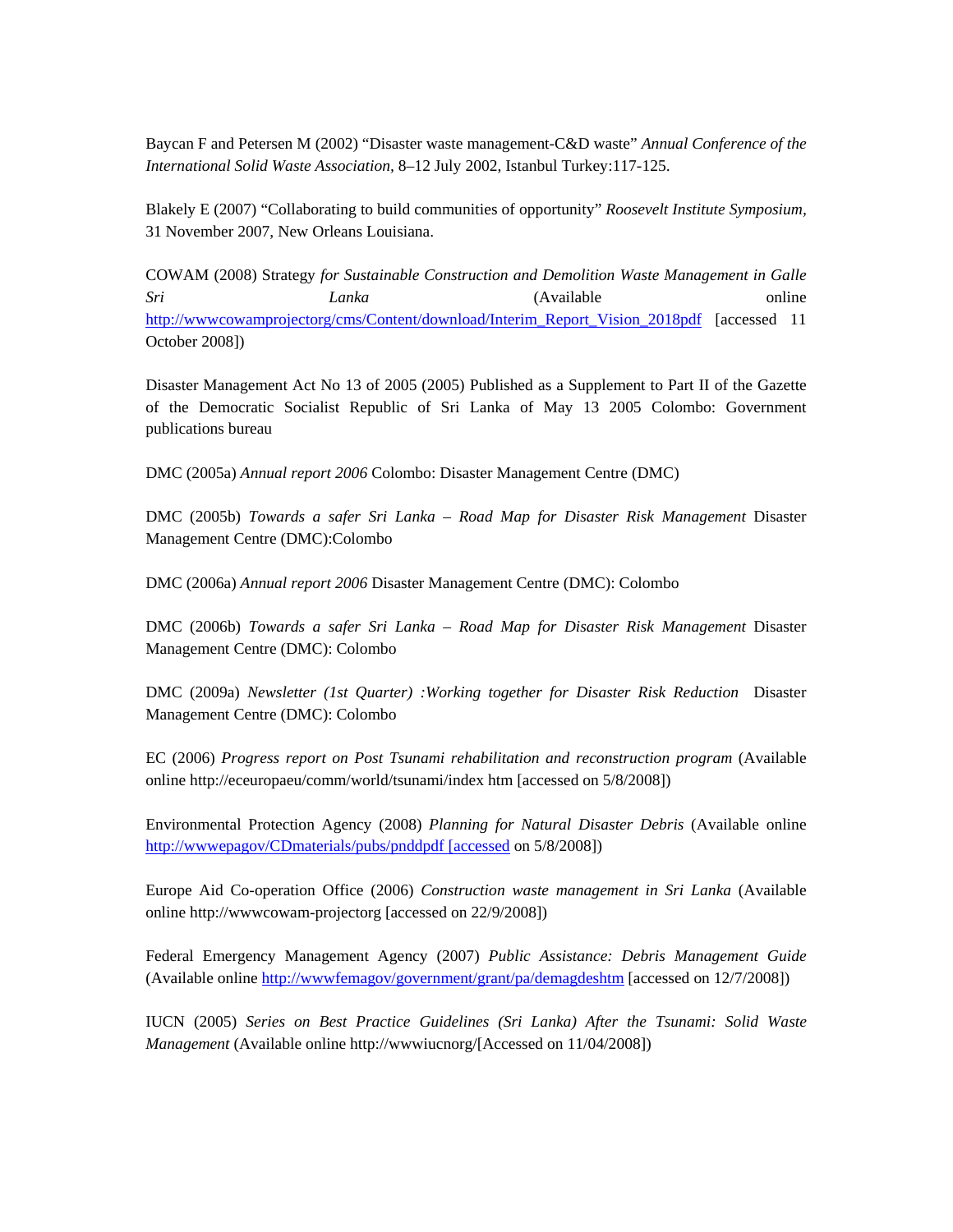Jayasuriya S, Steele P and Weerokon D (2005) *Post Tsunami Recovery: Issues and Challenges in Sri Lanka* (Available online: wwwipslk/news/newsarchive/2005/01122005\_p\_tsun/tsunami\_recoverypdf [Accessed on 11/04/2008])

Jayawardane AKW (2006) "Recent Tsunami Disaster Stricken to Sri Lanka and Recovery" *International Seminar on Risk Management for Roads Organized by PIARC and Ministry of Transport* , 26-28April,

Joint Report (2005) *Sri Lanka Post Tsunami Recovery and Reconstruction – progress challenges and way forward Joint Report of the Government of Sri Lanka and Development Partners* Colombo: Ministry of Finance and Planning

Karunasena G, Amaratunga D, Haigh R and Lill I (2009) "Post Disaster Waste Management Strategies in Developing Countries: Case of Sri Lanka" *International Journal of Strategic Property Management* 13(2):171-190

Kobayashi Y (1995) "Disasters and the problems of wastes" *International Symposium on Earthquake Waste*, 12-13 June, Osaka Shiga: Japan,6–13

Kuramoto N (1996) "The Actual State of Damage and Measures Undertaken in Hyogo Prefecture" *Earthquake Waste Symposium* Osaka, Japan

Lauritzen E K(1998) "Emergency construction waste management" *Safety Science,* 30:45–53

Lindell M L and Prater C S (2003) "Assessing community impacts of natural disasters" *Natural Hazards review* 4(4):176-185

Luther L (2008) Managing *Disaster Debris: Overview of Regulatory Requirements Agency Roles and Selected Challenges* (Available online http://wikileaksorg/wiki/CRS-RL34576 [Accessed on 29/8//2009])

Martin N (2007) "The Asian Tsunami: An urgent case for improved government information systems and management" *Disaster Prevention and Management* 16(2):188–200

National Environmental Act No 47 of 1980 (1980) Colombo: Government publications bureau

Pelling M, Ozerdem A and Barakat S (2002) "The macro economic impact of disasters" *Progress in Development Studies* 2(4):283–305

Peppiatt D, Mitchell J and Holzmann P (2001) "Cash transfers in Emergencies: Evaluating Benefits and Assessing risks" *HPN Network paper No 35* Overseas Development Institute, London